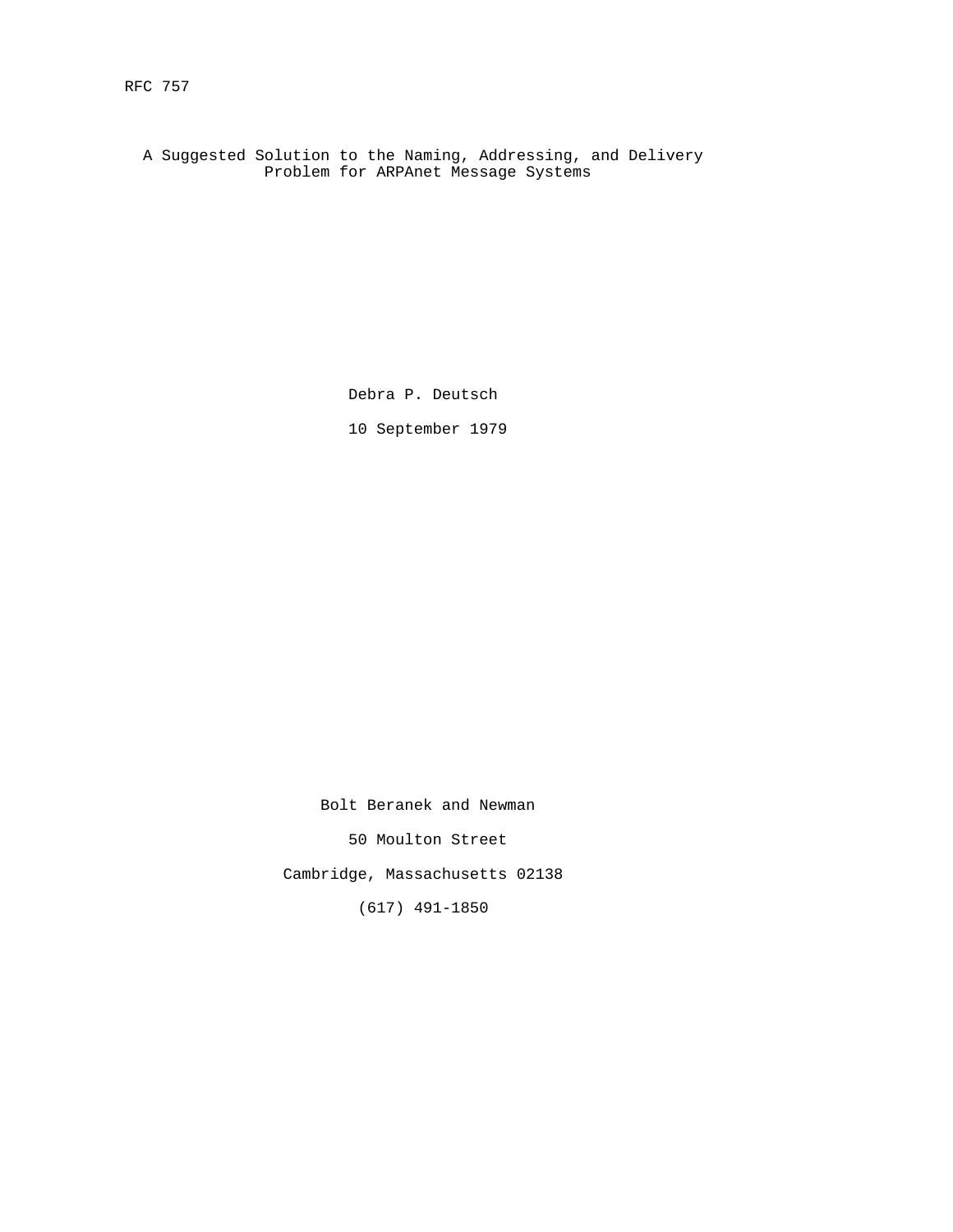# Preface

 Unlike many RFCs, this is not a specification of a soon-to-be-implemented protocol. Instead this is a true request for comments on the concepts and suggestions found within this document, written with the hope that its content, and any discussion which it spurs, will contribute towards the design of the next generation of computer-based message creation and delivery systems.

 A number of people have made contributions to the form and content of this document. In particular, I would like to thank Jerry Burchfiel for his general and technical advice and encouragement, Bob Thomas for his wisdom about the TIP Login database and design of a netmail database, Ted Myer for playing devil's advocate, and Charlotte Mooers for her excellent editorial assistance.

Debbie Deutsch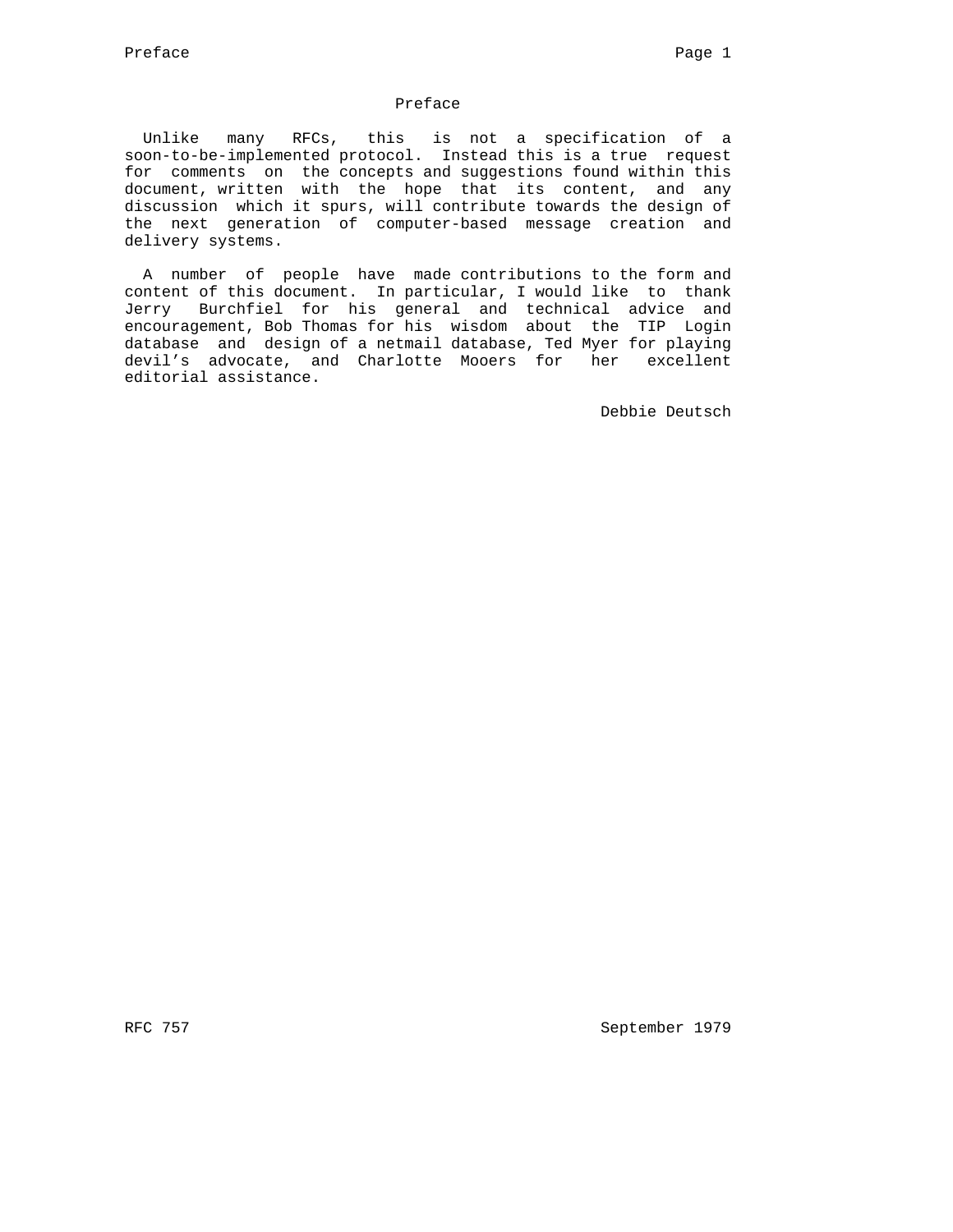### 1. Introduction

 The current ARPAnet message handling scheme has evolved from rather informal, decentralized beginnings. Early developers took advantage of pre-existing tools -- TECO, FTP -- in order to implement their first systems. Later, protocols were developed to codify the conventions already in use. While these conventions have been able to support an amazing variety and amount of service, they have a number of shortcomings.

 One difficulty is the naming/addressing problem, which deals with the need both to identify the recipient and to indicate correctly a delivery point for the message. The current paradigm is deficient in that it lacks a sharp distinction between the recipient's name and the recipient's address, which is the delivery point on the net.

 The naming/addressing scheme does not allow users to address their messages using human names, but instead forces them to employ designations better designed for machine parsing than human identification.

 Another source of limitations lies in the delivery system, which is simply an extension of the File Transfer Protocol. The delivery system is fairly limited in its operation, handling only simple transactions involving the transfer of a single message to a single user on the destination host. The ability to bundle messages and the ability to fan-out messages at the foreign host would improve the efficiency and usefulness of the system.

 An additional drawback to the delivery system is caused, to some extent, by the addressing scheme. A change in address, or incorrect address usually causes the delivery system to handle the message incorrectly. While some hosts support some variety of a mail forwarding database (MFDB), this solution is at best inadequate and spotty for providing reliable service to the network as a whole. Because the same username may belong to different people at different hosts, ambiguities which may crop up when messages are incorrectly addressed keep even the best MFDBs from always being able to do their job.

 This proposal envisions a system in which the identity and address of the recipient are treated as two separate items. A network database supports a directory service which supplies correct address information for all recipients. Additionally, the scheme allows mail delivery to be restricted to authorized users of the network, should that be a desirable feature.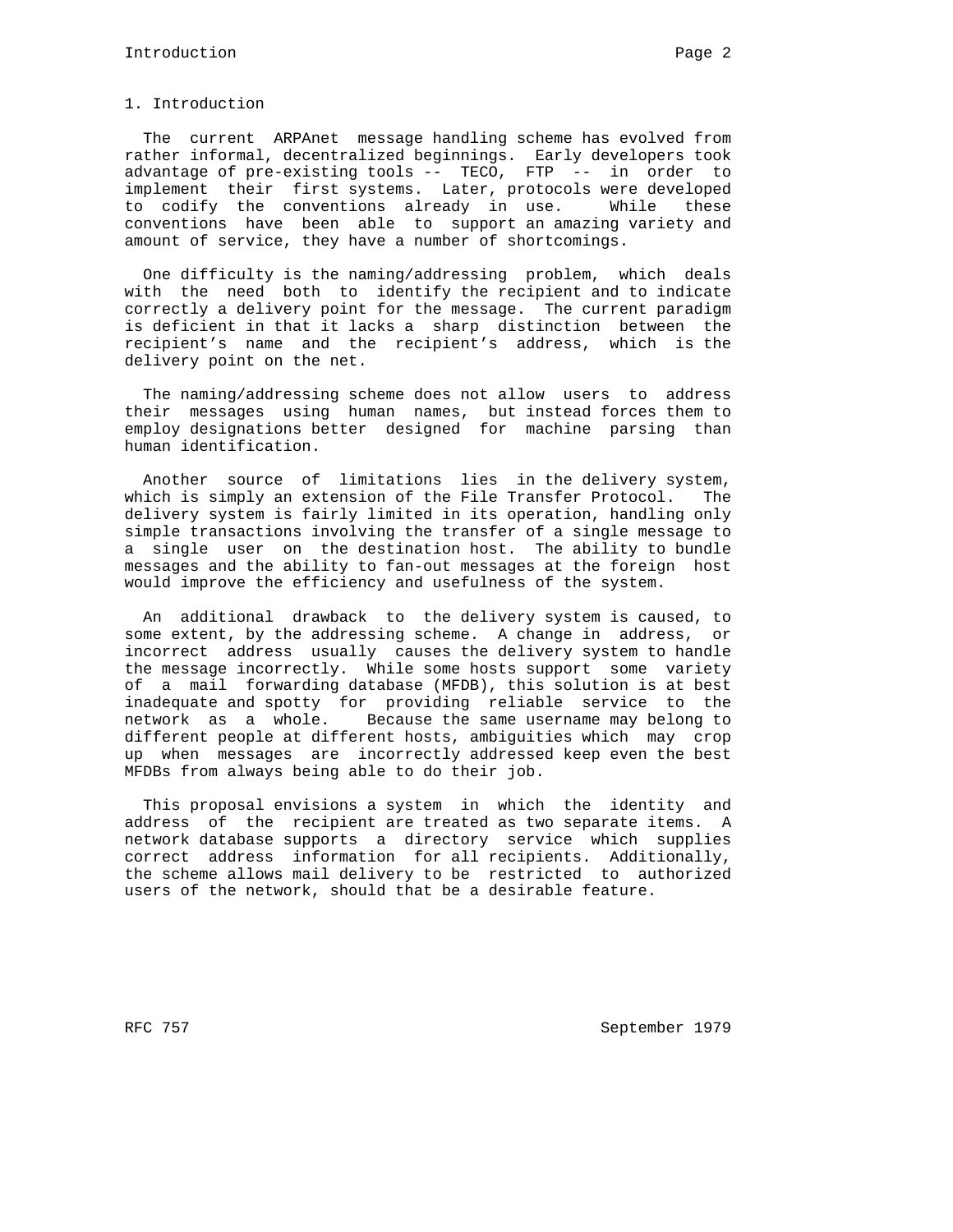#### 2. Names and Addresses

 Today's ARPAnet naming and addressing scheme (as specified in RFC 733[3]) does not discriminate between the identity of a user  $1$ 

and his address. Both are expressed the same way: USERNAME@HOST. While this should always result in a unique handle for that user, it has proved to be inadequate in practice. Users who change the location of their mailboxes, because of either a change in affiliation or a simple shift in host usage, also get their names changed. If their old host employs an MFDB the problem is not too bad. Mail is simply forwarded on to the new address, slightly delayed. Other less fortunate users who cannot rely upon an MFDB must notify all their correspondents of the change in address/name. Any mail addressed to the old address becomes undeliverable. (An excellent discussion of the differences between naming, addressing, and routing is found in a paper by John Shoch [1].)

 The desire to use "real" names in the address fields of messages is also thwarted by the current system. An elaborate system for using human-compatible vs. machine-interpretable

 2 information has been evolved for use in message headers . The most recent developments indicate that many users would feel happiest if the real human name could appear; machine-interpretable information should not intrude too heavily into the writer's work- and thought-space.

 The solution proposed here calls for a total break between the way a recipient is named or identified and the way in which his location is specified. Since the ARPAnet is a regulated environment, a unique (and not necessarily human-readable) ID could be assigned to each authorized recipient of network mail. This ID would stay with the user throughout his lifetime on the network, through changes in address and affiliation.

 A network database (which could be derived from the same database that has been proposed to support TIP login) would associate each ID with one or more addresses indicating where the mail for that ID may be delivered. If more than one address were

1

\_\_\_\_\_\_\_\_\_\_\_\_\_\_\_

See, for example, RFC 733's discussion of the semantics of address fields, in which it is specified that the To: field "contains the identity of the primary recipients of the message". 2

See the "Syntax of General Addressee Items" section of RFC 733.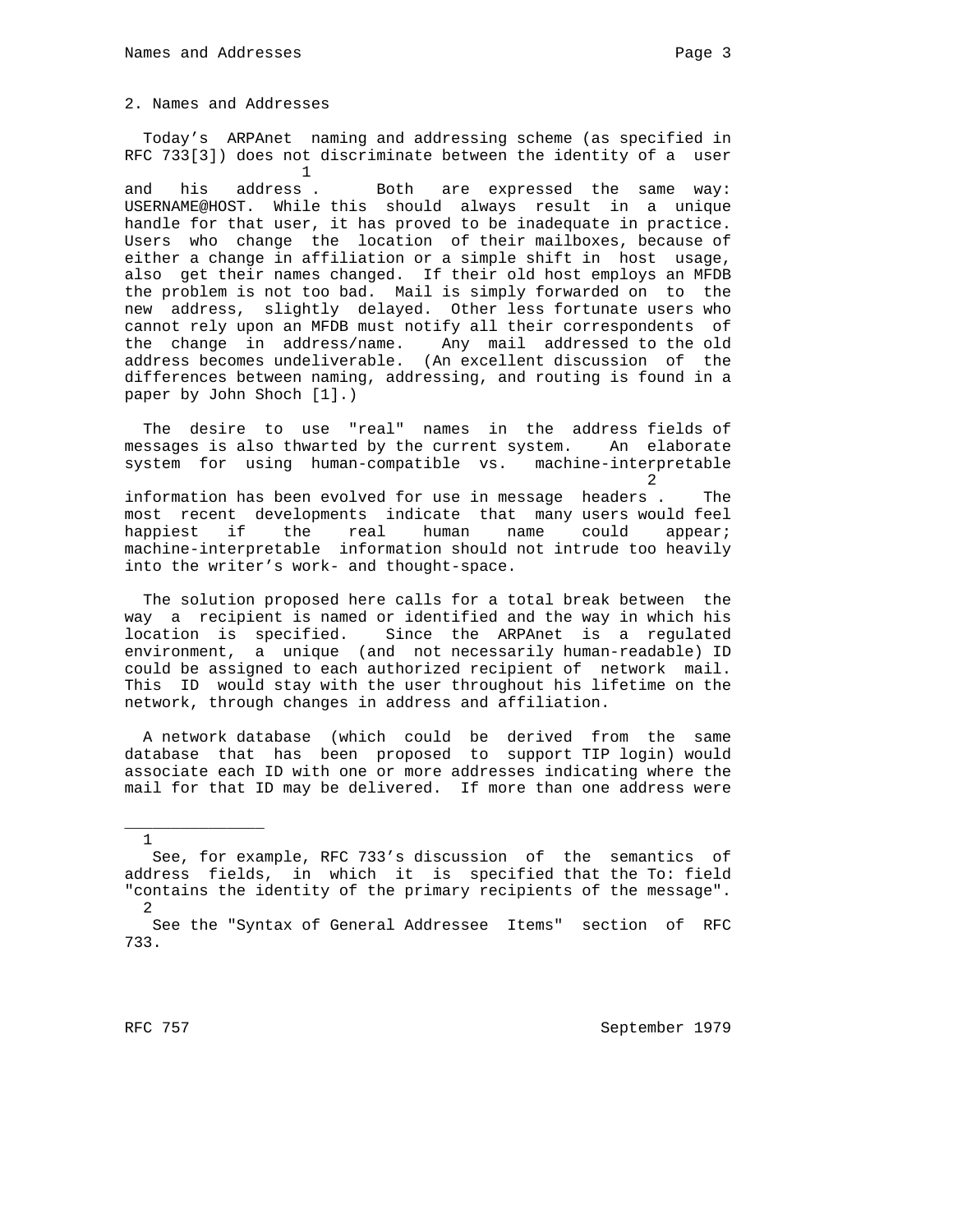so on . Most IDs would probably have only one address. Also associated with each ID would be some information about the ID's owner: name, postal address, affiliation, phone number, etc.

 Rather than being forced to type some awkward character string in order to name his correspondent, the writer would have to supply only enough information to allow some process to determine the unique identity of the recipient. This information might be the recipient's name or anything else found in the database.

 The access to this data would also free the writer from any need to know the location of the recipient. Once the unique ID were known, the correct location for delivery would be only a look-up away.

#### 2.1 A distributed database approach

 It is clear that if the network database had only one instantiation there would be a tremendous contention problem. All message traffic would be forced to query that one database. This is extremely undesirable, both in terms of reliability and speed. It is also clear that requiring each host to maintain a complete local copy of the entire network database is an undesirable and unnecessary burden on the hosts.

 A better approach would be to build some sophistication into the local delivery system, and use local mini-databases which are based upon the contents of a distributed network database. (It may be redundant and/or partitioned, etc., but is probably not resident on the local host.) When a local host queries the network database about an ID (or, in a more costly operation, asked to supply an ID given enough identification such as name, etc.) the database may be asked to return all its information on that ID. At this point the local host can enter all or some of that information into a locally maintained database of its own. It will always refer to that database first when looking for a name or address, only calling the network database if it cannot find a local entry. Depending upon the desired level of sophistication of the local message handling programs, additional information may be added to that database, including, for

3

\_\_\_\_\_\_\_\_\_\_\_\_\_\_\_

Multiple addresses might also be used to indicate that multiple deliveries are desired.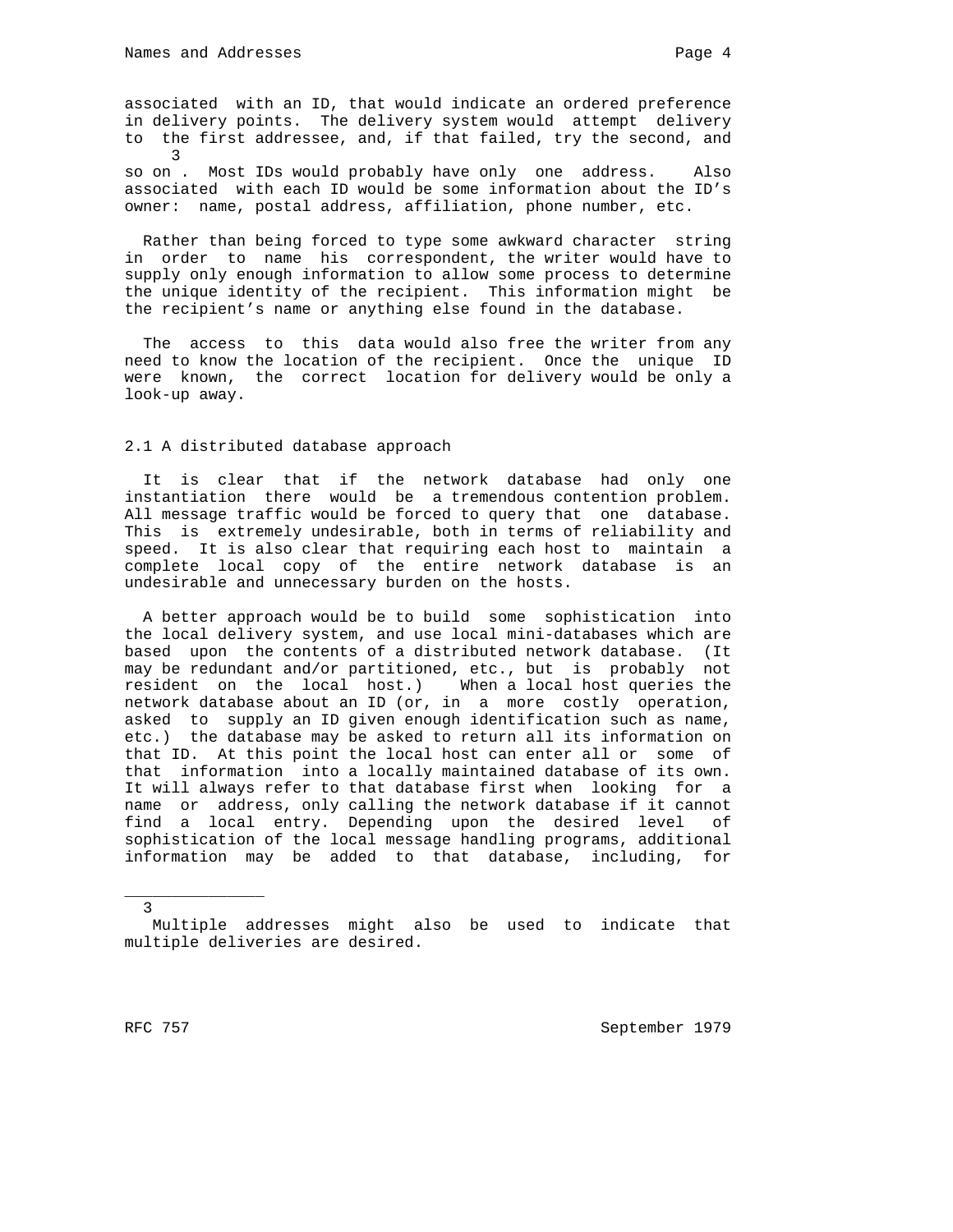example, nicknames.

 The database might be shared by a cluster of hosts (such as exist at BBN or ISI), or it might be used by only one. Hosts which originate small amounts of message traffic might rely upon the network database entirely.

 The structure and maintenance of the local databases is left solely to the local hosts. They may or may not store addresses. It may be desirable either to garbage collect them, or to let them grow. The local databases might be linked to smaller, more specialized databases which are owned by individual users or groups. These individual databases would be the equivalent of address books in which users might note special things about individuals: interests, last time seen, names of associates, etc. The existence and scope of these databases are not mandated by this scheme, but it does allow for them.

 The same individual databases may be used by message creation programs in order to determine the recipient's ID from user-supplied input. For example, a user may address a message to someone named Nick. The message creation program may associate "Nick" with an ID, and hand that ID off to the delivery system, totally removing the matter of address or formal ID from the user's world.

2.2 Delivery

The delivery operation consists of three parts:

- 1. Determining the address to which the message must be sent,
- 2. Sending the message,
- 3. Processing by foreign host.

 The first step usually means looking up, in either a local or the network database, the correct address(es) for message delivery, given the recipient's ID. Should the ID not be known at the time the message is submitted for delivery, any operation necessary to determine that ID (such as a call to either the local or network database) is also performed as part of this step.

 The second step is not too different from what happens today. The local host establishes a connection to the foreign host. It is then able to send one or messages to one or more people. The options are:

- Bulk mail. Several recipients all get the same message.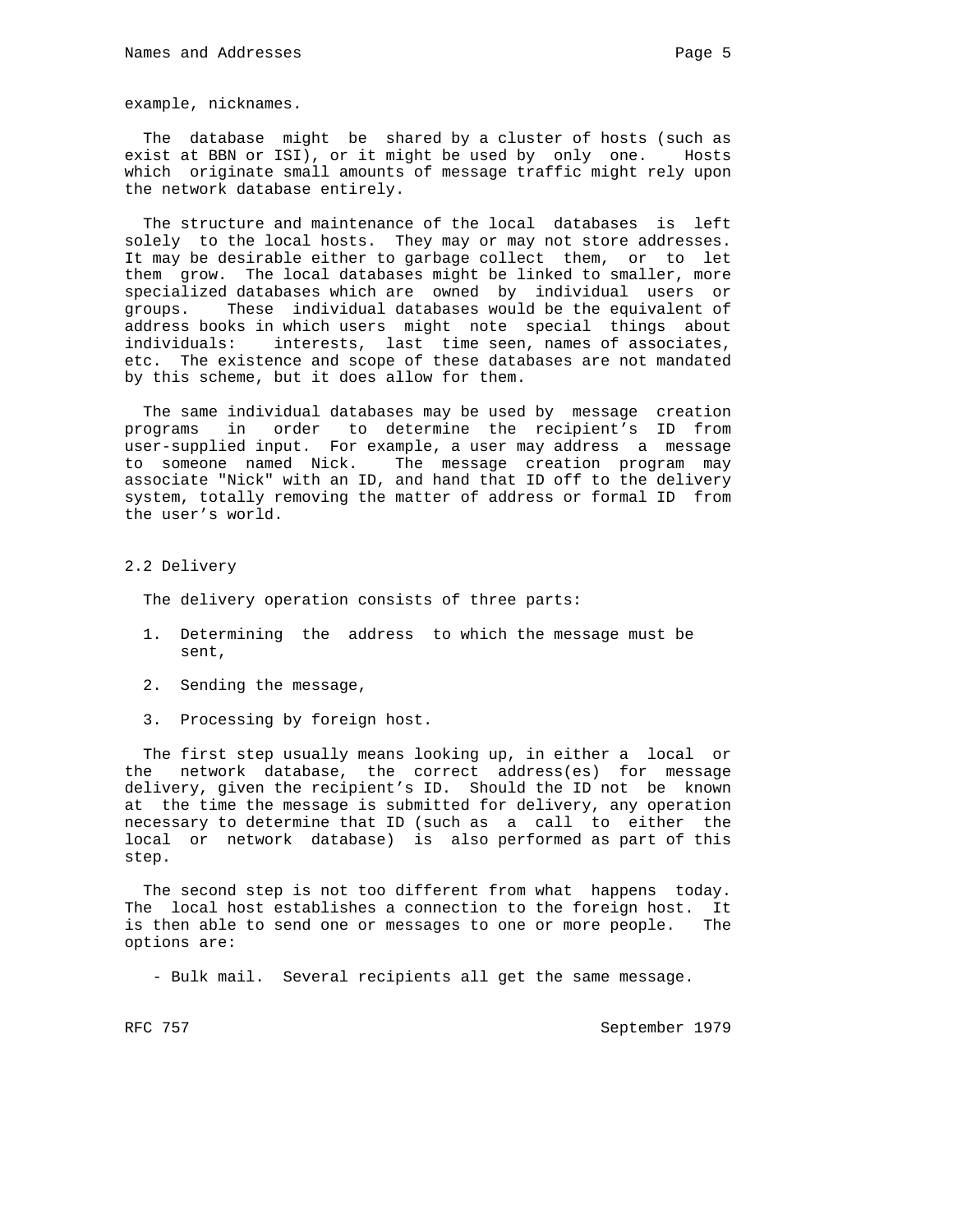- Bundled mail. Several messages get sent to the same recipient.
- A combination of the above
- One recipient gets one message.

The foreign host should be able to accept mail for each ID.

 The rejection of mail for a given ID by the foreign host would usually indicate an inconsistency between the sender's local database and the network database. In this case, the local host updates its local database from the network database, and attempts delivery at the "new" host. (This is mail forwarding.) If a host taken from the network database is found to be incorrect, there is a problem in the network database, and appropriate authorities are notified. Thus, address changes propagate out from the network database only as the out-of-date information is referenced. This reduces the magnitude of the local database update problem.

Once the foreign host recognizes the  $ID(s)$ , the message(s) may be transmitted to the foreign host. Upon successful transmission, the job of the local host is done.

 The third step requires the foreign host to process the message(s). This is analogous to what may occur in a mail room. A foreign host may have to sort the bundled or bulk mail it receives. In addition, the foreign host might perform internal or external fan-out functions or other special functions, at the option of the ID owner.

 The implemention and design of possible functions which may be performed in the mail rooms are neither mandated nor restricted by this delivery scheme. Since they are too numerous to allow even a small portion of them to be described here, only a few examples will be mentioned.

 Fan-out functions might include placing messages in multiple files, sending copies to one or more other users, or rebroadcasting the messages onto the network. (In that last case, the foreign host might evaluate an ID list, in much the same way that the ITS mail repeater broadcasts messages addressed to certain mailboxes.) Special functions might include automatic hard-copy creation or reply generation, processing by various daemons, or any other service found desirable by the host's user population and administration. The implementation of fan-out functions is up to the local host, as are any additional functions which the user population might wish of its local "mail room". Whatever services are available, the mail room will distribute the mail to the correct location for each ID.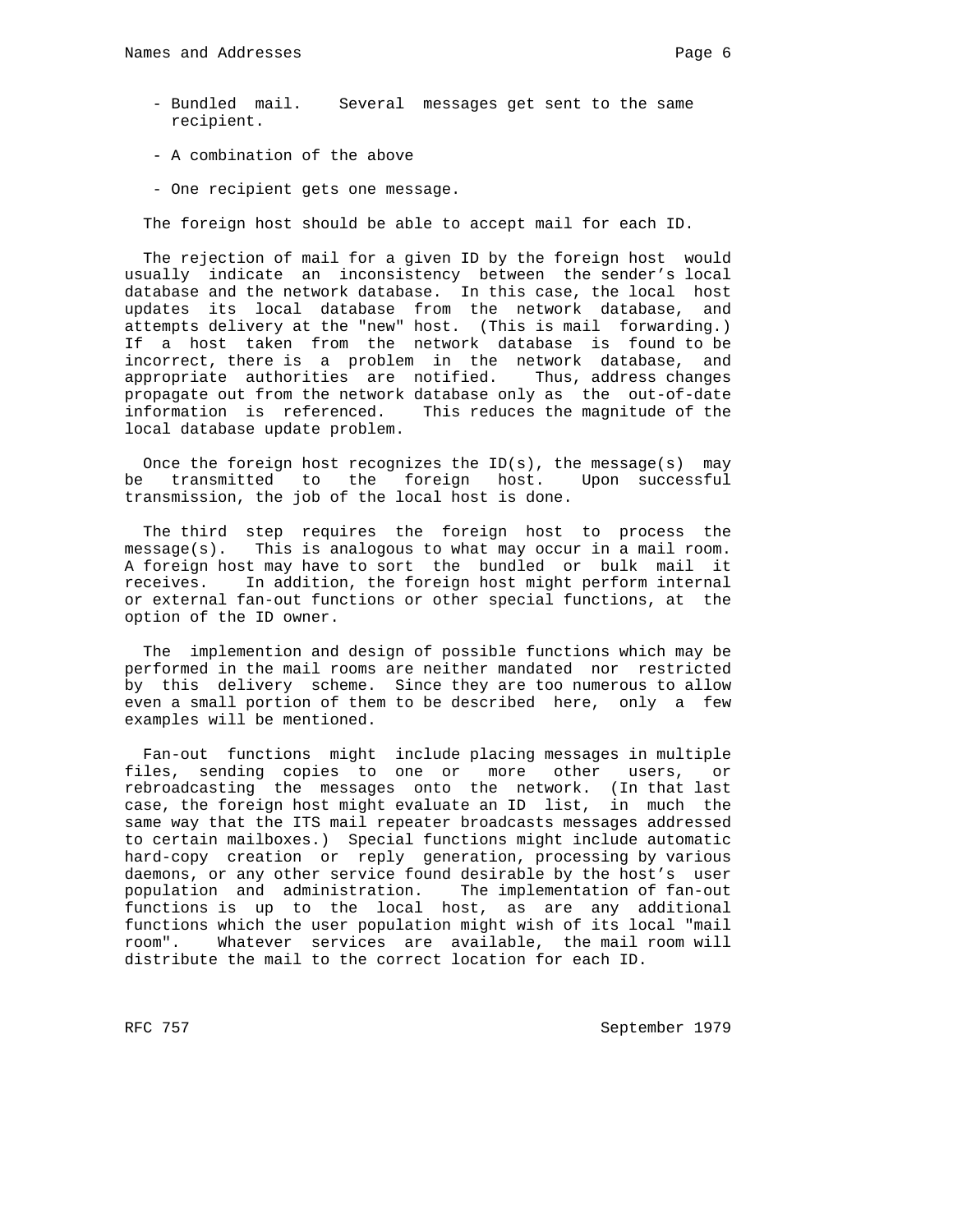It may be desirable to allow mail rooms to accept a username in place of an ID. Use of a username is a less reliable method of addressing than use of an ID.

- A username may not be sufficiently unambiguous for getting an ID and host from the network database.
- Since a recipient's username may change from time to time, there is a chance that the username supplied by 4 the sender will be incorrect , or that the host may not recognize it.

 Because a recipient's ID does not change with time, errors such as those caused by username changes cannot occur if IDs are used. Similarities or ambiguities can be discovered before delivery occurs, and the sender can be prompted for additional identifying information about his intended recipient.

 - In an even worse case, a correct username can still result in an incorrect delivery when it is paired with an incorrect host or acted upon by a mail forwarding 5 database .

 Because unique IDs are unambiguous, the possibility of such a situation is eliminated by the use of unique IDs.

\_\_\_\_\_\_\_\_\_\_\_\_\_\_\_

4

A particularly insidious source of addressing errors stems from the inconsistent use of (human) names and initials to generate usernames. The sender can easily guess his recipient's username incorrectly by using, or failing to use a combination of initials and last name. (For example, a user wishing to address Jim Miller at BBNA and using the address "Miller@BBNA" will have his message successfully delivered to Duncan Miller at the same site.) 5

The author has observed a mail forwarding database redirect messages correctly addressed to one JWalker to different JWalker at another host.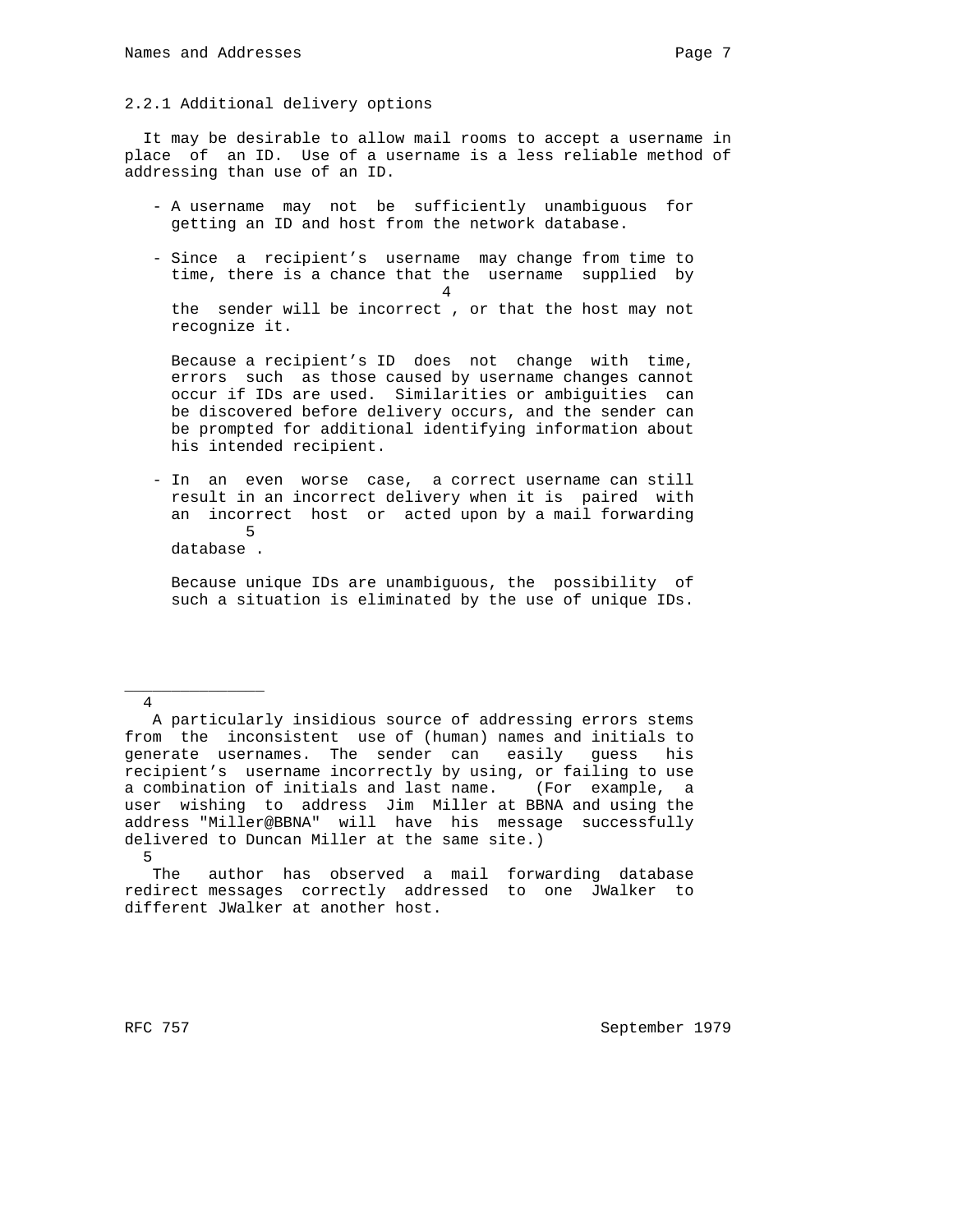2.2.2 Failures

 The case in which the network database is found to be incorrect has already been discussed. It may make sense to mark the entry as "possibly in error" and to notify both the network database  $\sim$  6

and the ID owner when such a situation occurs. In this case mail delivery to the ID's owner will not occur, but this is not too bad, considering that that is what happens today when a host does not recognize a username.

 One additional failure mode, the loss of the network database from the net, must be considered, even though a well-designed distributed network database should be robust enough to almost rule out this possibility.

 If such a failure should occur, the local databases should be able to handle most of the traffic. What would be lost is the ability to add new IDs to the network database, the ability to change hosts for an ID, the ability to update local databases, and the ability to query the network database. In essence, there would be a regression to the state we are in today.

 A well-administered network database should be backed up frequently. Should a catastrophic series of hardware failures remove one or more of the network database's hosts from the net, the database could be moved elsewhere. Such a change would entail notification of all hosts on which mail originates. Software which queries the database should be designed to be able to easily handle such a move.

6

\_\_\_\_\_\_\_\_\_\_\_\_\_\_\_

Such notification would presumably be by hardcopy mail or telephone.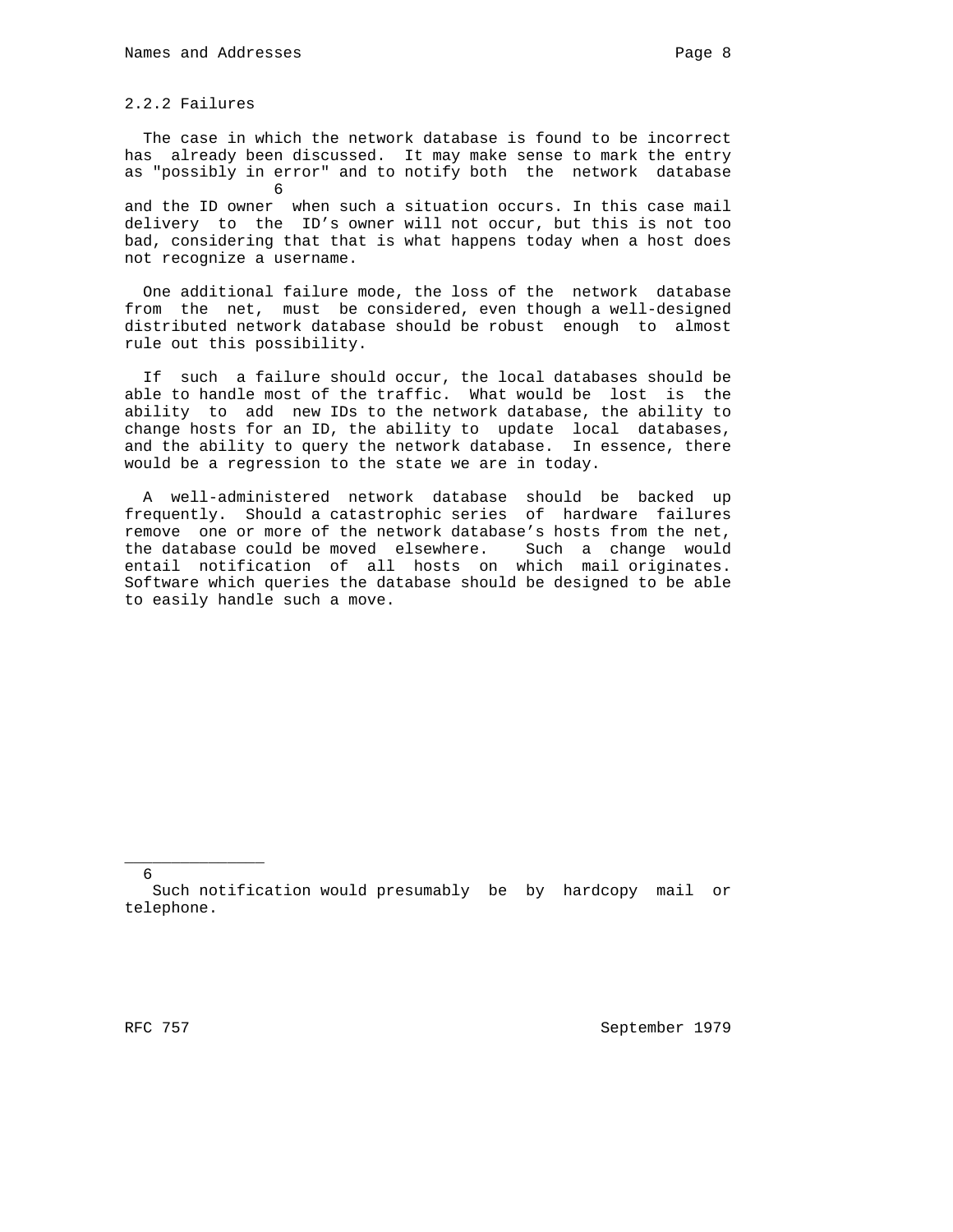## 3. Relationship to TIP Login database

 A number of references to the TIP Login problem and a database which has been proposed as part of its solution have been made in this note. A series of working papers [5] written by Bob Thomas, Paul Santos, and Jack Haverty describe an approach to TIP Login. In brief, the method is to build and maintain a distributed TIP Login database, containing information necessary to allow a new entity called a "login-host" to decide whether or not to grant a user access to a given TIP, and whether or not to allow the user to make various modifications to the database itself.

 The TIP login database is derived from a "network user data base", which contains information above and beyond that necessary to support TIP login. This comprehensive database is designed to support applications other than TIP Login, either directly or by means of databases derived from it.

 Contained in the TIP Login database are each user's login string, a list of TIPs the user is authorized to access, the user's unique ID, his password, and any other "permissions" (in addition to which TIPs may be accessed). These permissions may indicate that the user may create, delete, or modify entries in the database, to assume other user's roles, and to what extent he may do so. The notion of permissions as developed by Steve Warshall is discussed in an NSW memo [2].

 It seems entirely reasonable to derive a netmail database from the same comprehensive database that is designed to support TIP Login. The concept of a unique ID is supported by that database. Much of the required information for a netmail database is already included, and the maintenance tools necessary to modify it seem well-suited for the purpose. The concept of permissions extends well to the needs of netmail. Permissions specific to network mail might include, for example, the ability to modify the delivery host list associated with a given user.

 The mechanisms necessary for the maintenance of the comprehensive network database and its derived databases give us a netmail database very inexpensively. This proposal takes advantage of that situation.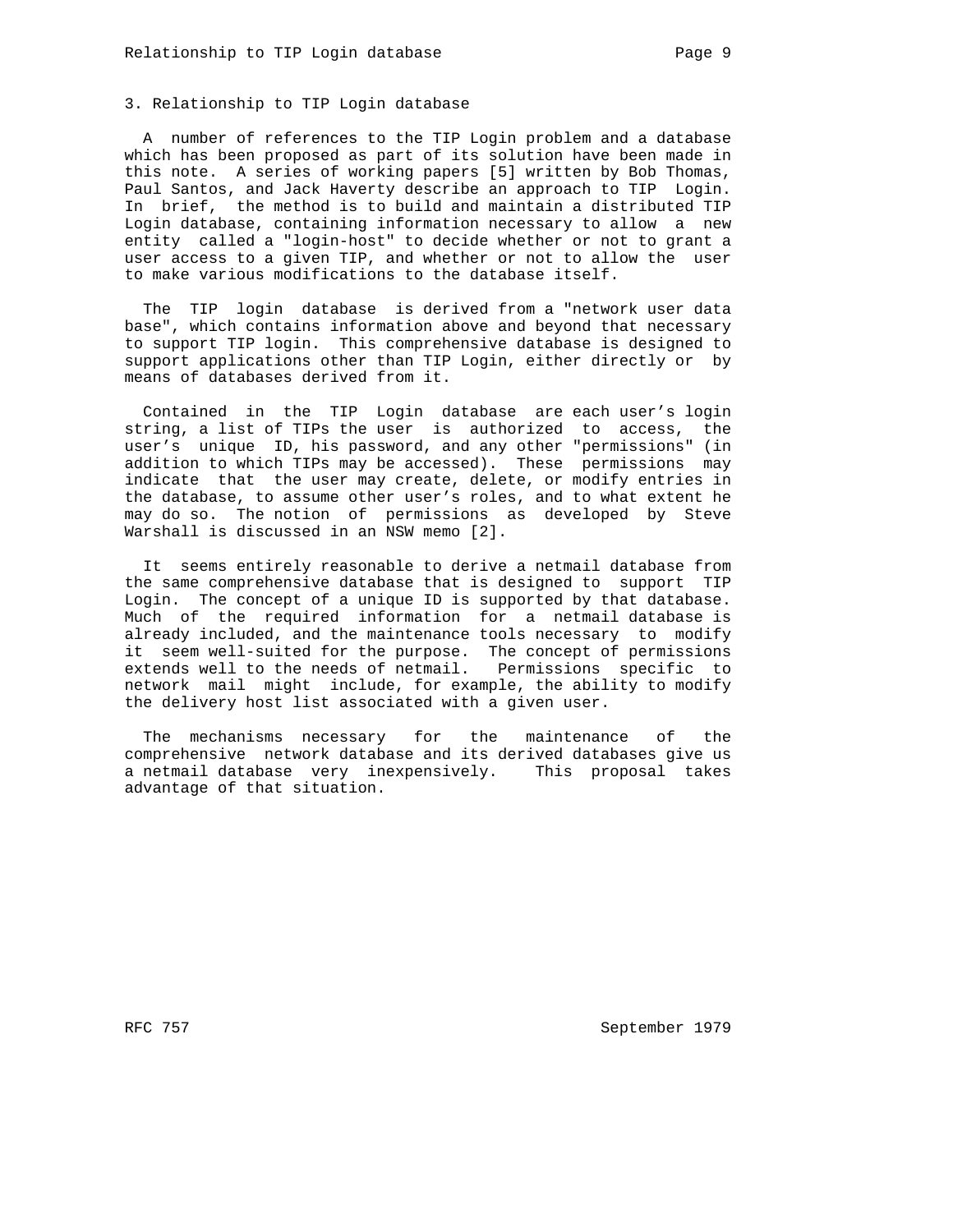# 4. Relationship to RFC 753

 RFC 753 [4] describes an internetwork message delivery system. Very briefly, the approach is to locate one or more "message processing modules" (or MPMs) on each network. These MPMs pass messages across network boundaries, and are also capable of making deliveries to users on the local network. The document also details a proposed message format, along the envelope and letter paradigm. An external "envelope", read by the delivery system, allows the (unread) message to be correctly routed and delivered to the proper recipient. Groups of messages passed between a pair of MPMs are sent together in a "mail bag".

 This proposal differs from RFC 753 in that it is primarily intended to operate within a network or a concatenation of networks using a common host-host protocol, e.g. TCP. Where RFC 753 addresses the problems of internetwork communication (differing message formats, complex routing, and correct identification of the proper recipient), this note concentrates primarily on what can be done within a single protocol. The two are not incompatible. While a general internetwork protocol must provide general methods which can be compatible with different host-host protocols in different networks, a proposal such as this one can capitalize on the capabilities, resources, and policies of a given catenet (catenated network) such as the ARPAnet/PRnet/SATNET etc.

## 4.1 Compatibility

 The delivery system described in RFC 753 is compatible with the system outlined here. Let's examine this for each of the three basic delivery options performed by the MPM. (In the discussion that follows, "local networks" means a concatenation of networks using a common host-host protocol, e.g. TCP. "Foreign network" means some network which uses a different host-host protocol, e.g. X.25. (See Figure 4-1.)

4.1.1 Outgoing message

# 4.1.1.1 RFC 753

 The sender's process hands a message to the local network MPM. The message may be destined to an address on the local network or on a foreign network. In the former case, the MPM performs the local delivery function (see "Incoming message"). In the latter case, the MPM passes the message along to another MPM which is "closer" to the end user.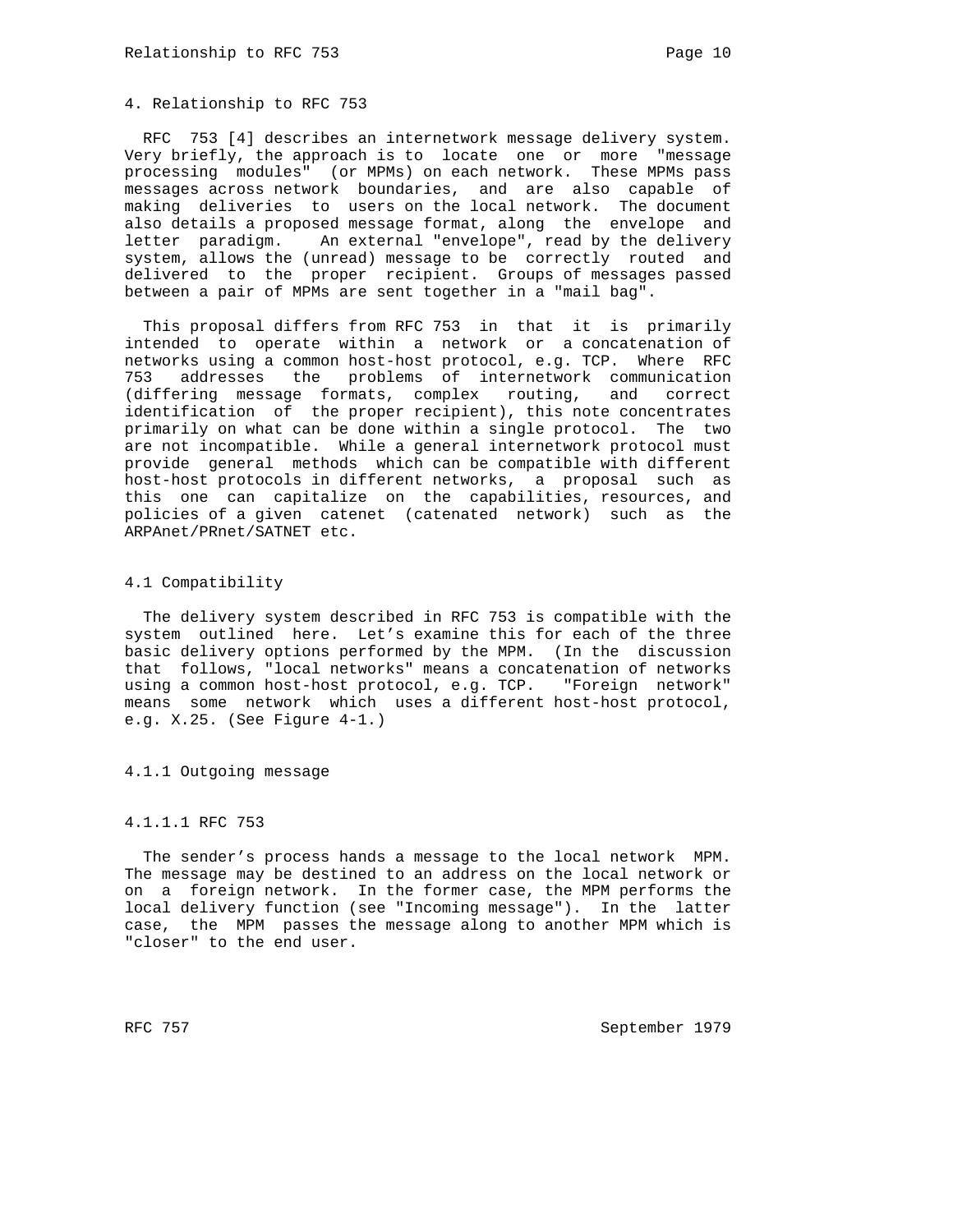

Figure 4-1: The Internet Environment

### 4.1.1.2 This proposal

 The sender's process determines the proper host for delivery given the recipient's unique ID. If the message is destined to the local network, delivery takes place as described earlier in this proposal. If the recipient is not local, the message may be passed to an MPM for foreign delivery. (A discussion of internet delivery which does not presuppose RFC 753 implementation is found later in this note.)

 The environment in which the MPM operates does not assume any knowledge on the part of the local networks about addressees on foreign networks. Thus there are two possibilities which arise: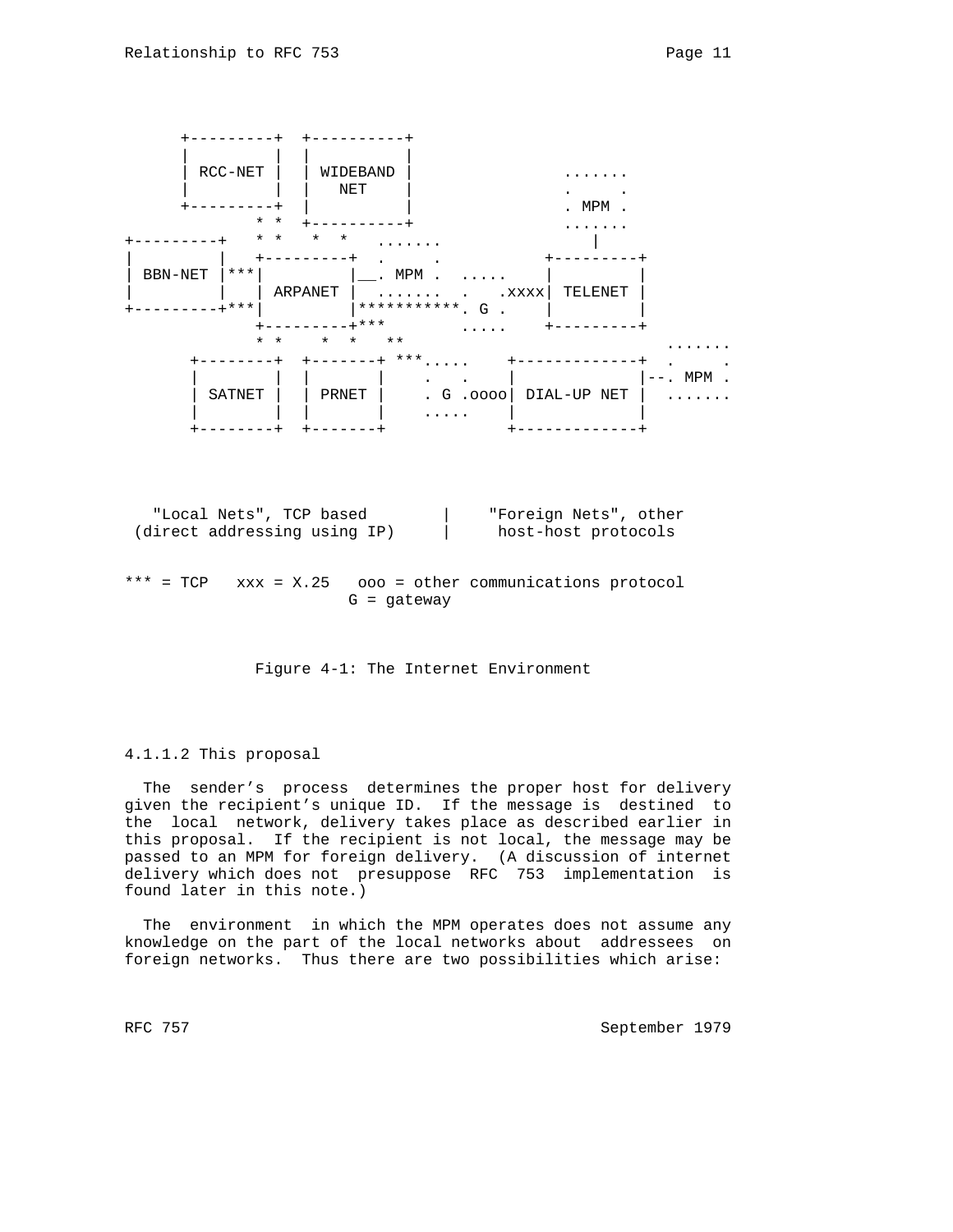- The recipient has an ID known to the local networks.

 In this case, the local networks supply the RFC 753 "address". This can take place in the local networks' MPM or the user's sending or mail creation process.

- The recipient is unknown to the local networks.

 Here the sender must supply "mailbox" information himself, either explicitly or with help of his local host's database.

 Thus, outgoing mail as described in this memo is compatible with RFC 753, with the benefit of reducing the burden on the MPM by handling mail deliveries that are local to local networks.

4.1.2 Messages in transit

Traffic between two MPMs is not affected by this proposal.

4.1.3 Incoming mail

 The MPM on the networks local to the recipient will have access to the netmail database, allowing it to translate "mailboxes" to "addresses". It can determine the unique ID of the recipient (if not known), and initiate delivery to that recipient. Here RFC 753 and this proposal complement each other very well.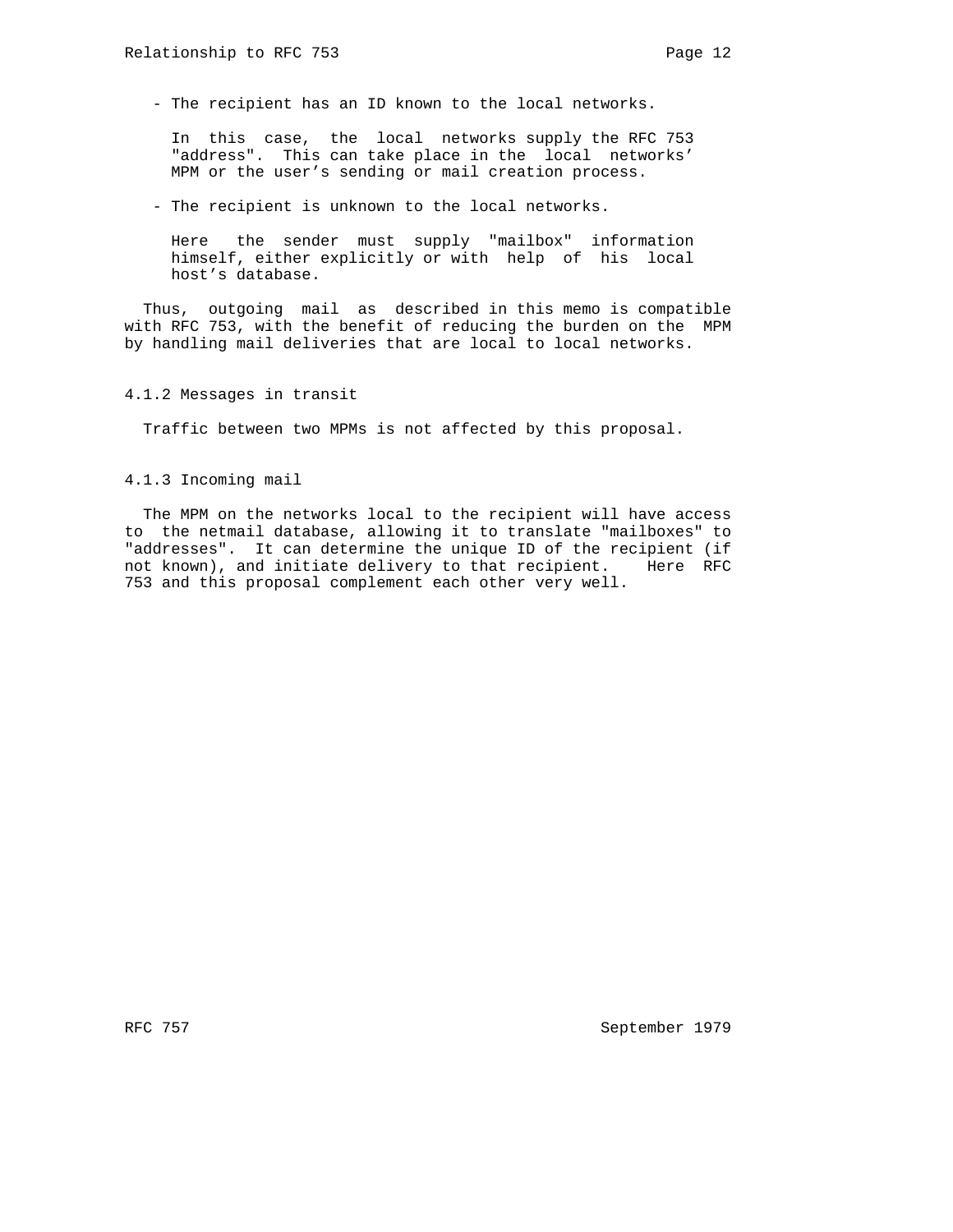#### 5. Implications of an internetwork message environment

 The scheme described above is based upon the assumption that a unique identifier can be assigned to each registered recipient of mail. Whether or not this uniqueness can be guaranteed in a fairly unregulated internetwork environment is questionable. It is technically feasible, certainly. The difficulties are more political, because it is necessary to gain the cooperation of the administrators and user populations of foreign networks. Let's assume cooperation, however, and see what might happen in an internet environment.

## 5.1 Birthplaces

 Each set of local networks would have its own database, for ease in access. It does not seem practical to register each ID in every database, however. That would be unnecessary, and would create access and storage problems at the network databases. Here the concept of a "birthplace", or ID origin, may be of use.

While an ID does not imply where the user is now, it can say something about who issued it. A simple system for determining the address for any ID can be maintained by having the issuing network keep a pointer for each ID it issues. One double indirection would yield the desired address, even if the ID were not issued on the local nets. A message originating on the local nets with an ID which is unknown to its database can be handled by determining the birthplace of the ID. An inquiry to the birthplace database would return a list of one or more networks on which the ID is registered. An inquiry to any of those would get the requisite information. All that is necessary to support this is for the birthplace record (small enough!) to be kept, and for the act of registration at a given net to automatically cause that net to notify the birthplace of the registration. (Conversely, a de-registration would cause a similar notification of the birthplace.)

## 5.1.1 ID resolution

 The handling of ID resolution when the ID is not known to the local net does not seem to have a solution simpler than querying foreign nets until some success is achieved.

## 5.1.2 Hosts in an internet environment

 The substitution of internet host names for simple host names should not cause any difficulty.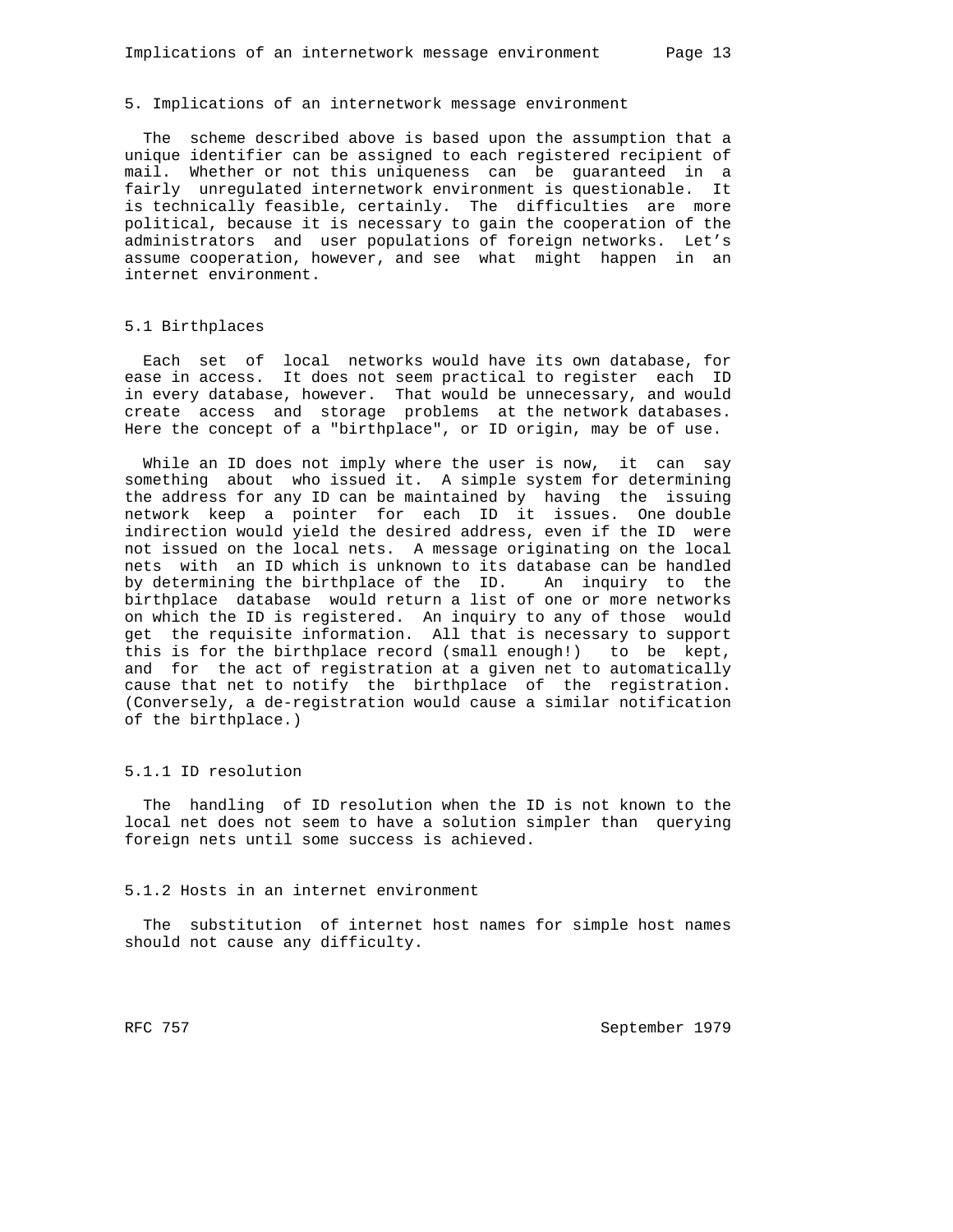# 5.1.3 Orphans

 Should a birthplace cease to exist (usually because its network is dismantled), it would be necessary for a second birthplace to "adopt" the first birthplace's records. Notification of this change could be propagated throughout the internet environment in much the same way as the addition of a new birthplace would be treated.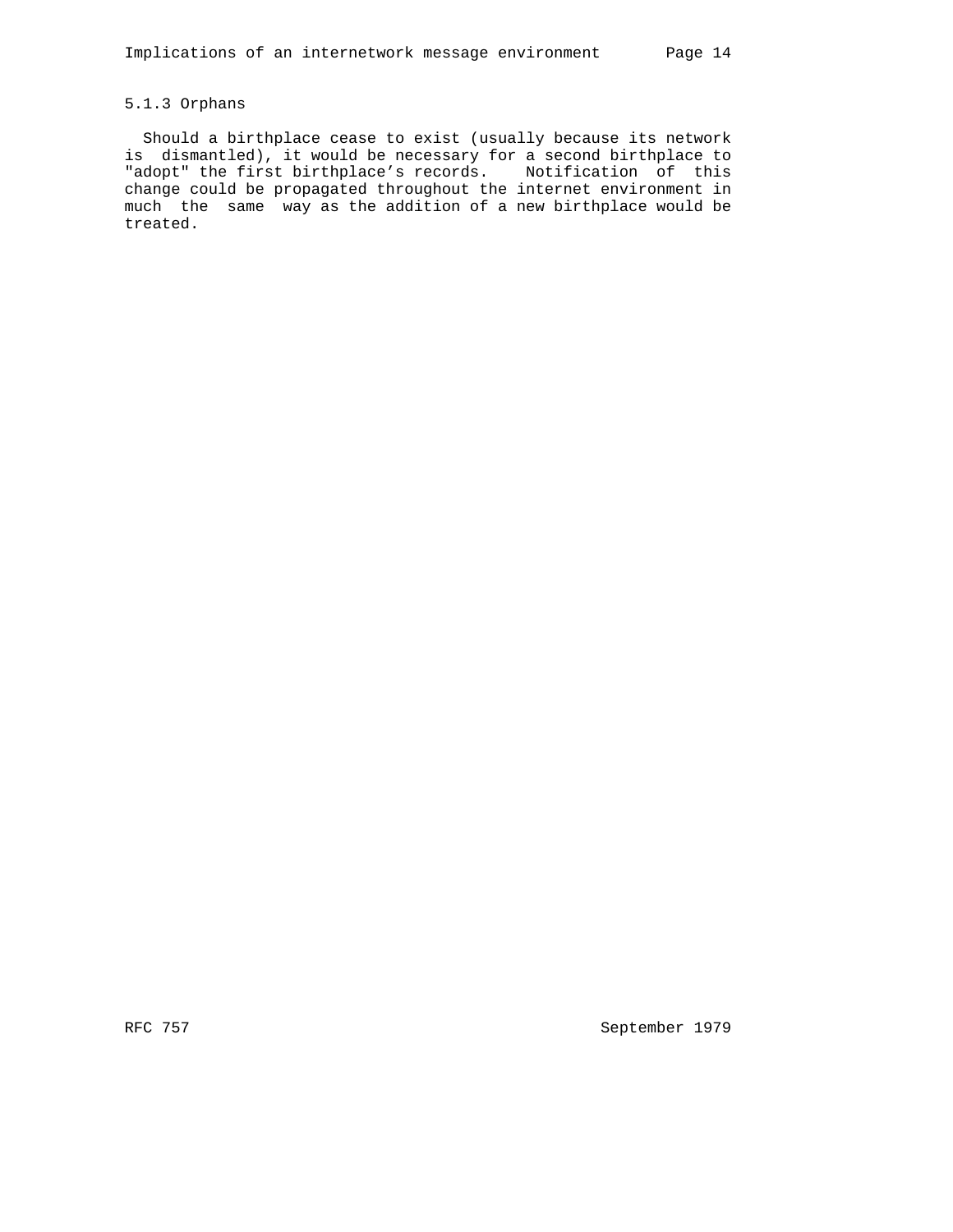### 6. Conclusions

 While ARPAnet message systems have been amazingly successful, there is much room for improvement in the quality and quantity of the services offered. Current protocols are limiting the development of new message systems. This paper has discussed a means of providing the underlying support necessary for building a new generation of message systems which can be better human-engineered in addition to providing more services and greater reliability.

 Critics may argue that the proposal is too radical, too much of a departure from current practice. After all, today's message service is extremely straightforward in design, and therefore has comparatively few failure modes. The protocols in use have descended, with relatively few changes, from the first file transfer and message format protocols implemented on the ARPAnet. This makes them well understood; people are aware of both their shortcomings and usage. Finally, there are people who will not feel comfortable about requiring a network database, distrusting the reliability and questioning the possible cost of such a scheme.

 On the other hand, it is undeniably true that very little more can be done to improve message services while staying within today's practices. New message systems which will be able to transmit facsimile, voice, and other media along with text require us to rethink message formats and do away with delivery protocols which are predicated upon the characteristics of ASCII text. The inception of internetwork message delivery causes us to re-evaluate how we handle messages locally. Finally, the USERNAME@HOST naming scheme has proved to be inadequate, while the divorce of recipients' identities from their locations seems a promising possibility as a replacement.

 The ARPAnet will soon have a distributed database for supporting TIP Login. Only small, incremental costs would be associated with building and maintaining a netmail database at the same time. It can be argued that TIP Login requires at least the level of reliability required by a message delivery system. If the TIP Login database is successful, a netmail database can work, too.

 It is clear that we will be implementing a new set of message format and delivery protocols in the near future, in order to allow for multi-media messages, internetwork message traffic, and the like. New message composition and delivery systems will be built to meet those specifications and take advantage of the avenues of development which they will open. If there will ever be an advantageous time to re-evaluate and re-design how messages are addressed and delivered, it is now, when we are about to enter upon an entirely new cycle of message composition and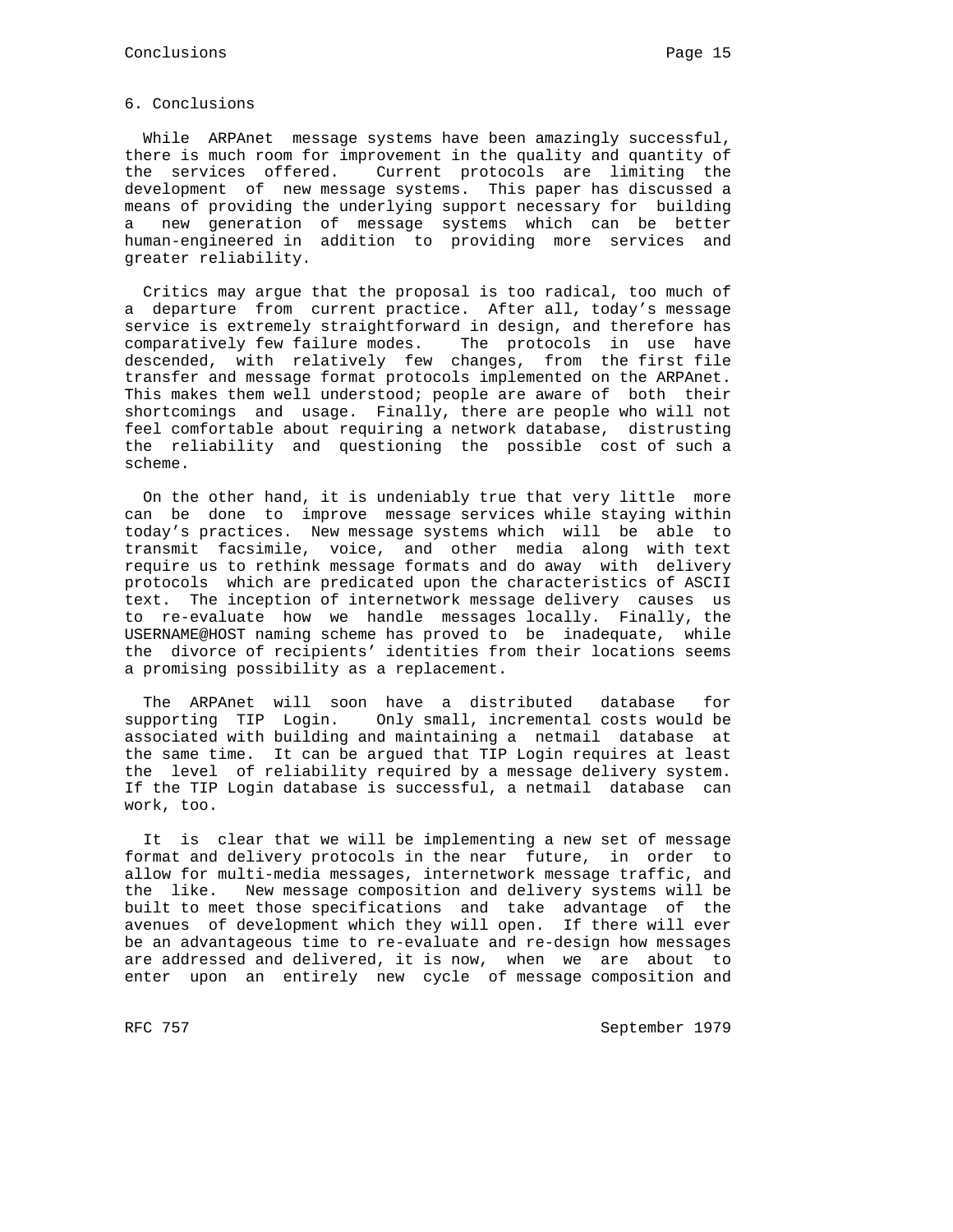delivery program implementation.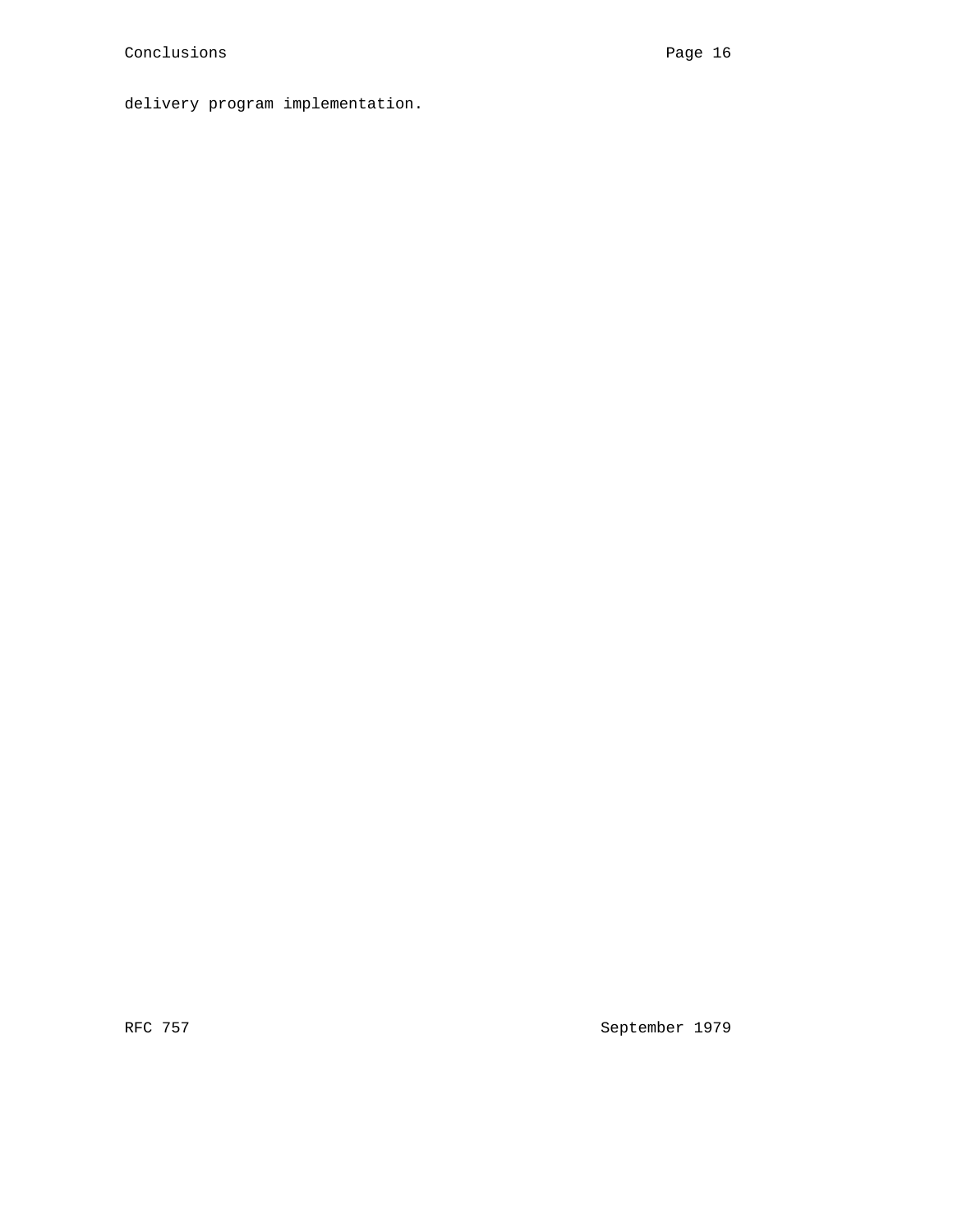### REFERENCES

- [1] John F. Shoch. Inter-Network Naming, Addressing, and Routing. In Proceedings, COMPCON. IEEE Computer Society, Fall, 1979.
- [2] Stephen Warshall. On Names and Permissions. Mass. Computer Associates. 1979.
- [3] David H. Crocker, John J. Vittal, Kenneth T. Pogran, D. Austin Henderson, Jr. STANDARD FOR THE FORMAT OF ARPA NETWORK TEXT MESSAGES. RFC 733, The Rand Corporation, Bolt Beranek and Newman Inc, Massachussets Institute of Technology, Bolt Beranek and Newman Inc., November, 1977.
- [4] Jonathan B. Postel. INTERNET MESSAGE PROTOCOL. RFC 753, Information Sciences Institute, March, 1979.
- [5] Robert H. Thomas, Paul J. Santos, and John F. Haverty. TIP Login Notes. Bolt Beranek and Newman. 1979.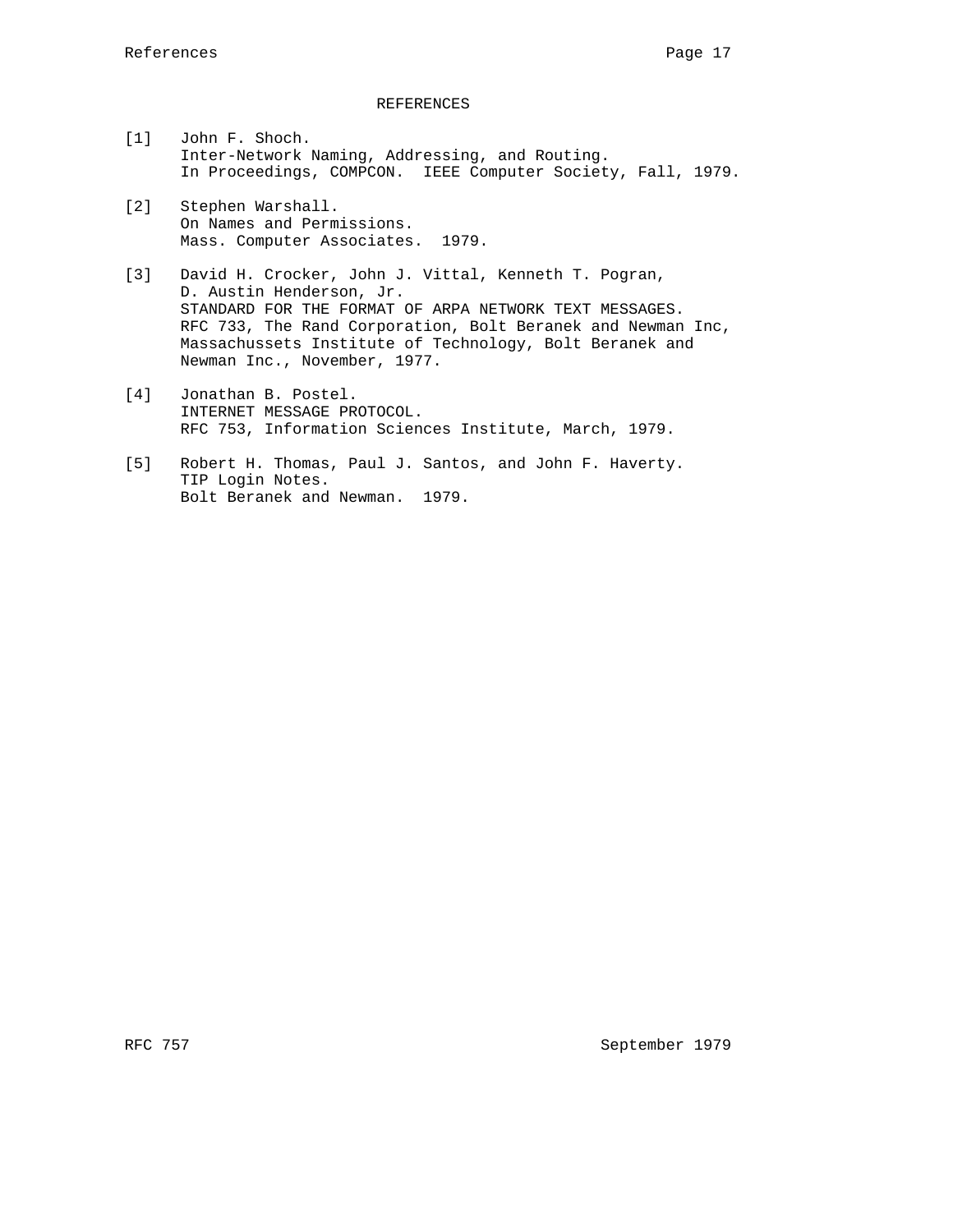Table of Contents

| 1. Introduction                                                                                                                             | 2                                             |
|---------------------------------------------------------------------------------------------------------------------------------------------|-----------------------------------------------|
| 2. Names and Addresses                                                                                                                      | 3                                             |
| 2.1 A distributed database approach<br>2.2 Delivery<br>2.2.1 Additional delivery options<br>2.2.2 Failures                                  | 4<br>5<br>7<br>8                              |
| 3. Relationship to TIP Login database                                                                                                       | 9                                             |
| 4. Relationship to RFC 753                                                                                                                  | $10 \,$                                       |
| 4.1 Compatibility<br>4.1.1 Outgoing message<br>4.1.1.1 RFC 753<br>4.1.1.2 This proposal<br>4.1.2 Messages in transit<br>4.1.3 Incoming mail | 10<br>10<br>10<br>11<br>12 <sup>°</sup><br>12 |
| 5. Implications of an internetwork message environment                                                                                      | 13                                            |
| 5.1 Birthplaces<br>5.1.1 ID resolution<br>5.1.2 Hosts in an internet environment<br>$5.1.3$ Orphans                                         | 13<br>13<br>13<br>14                          |
| 6. Conclusions                                                                                                                              | 15                                            |